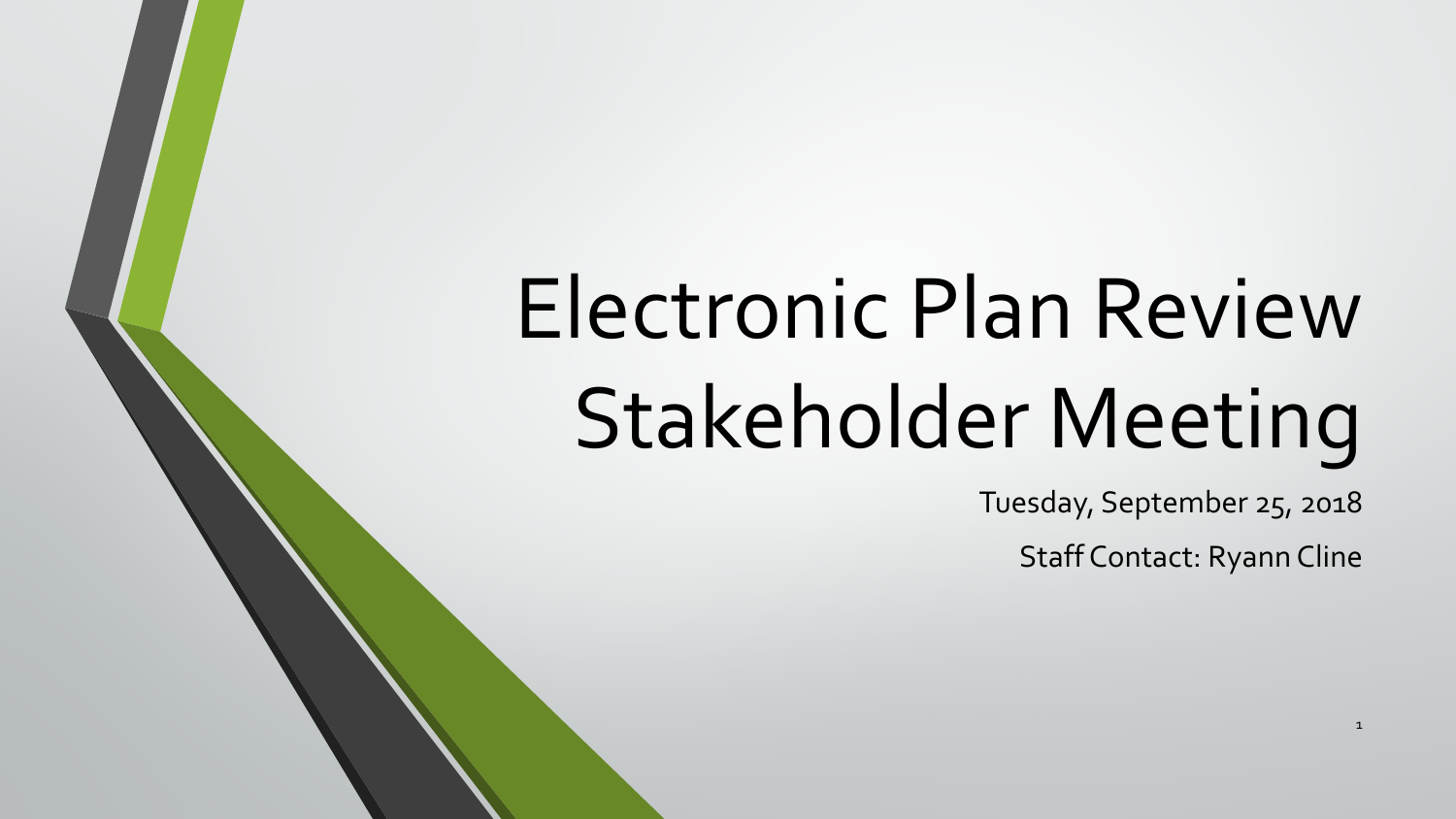## **WELCOME!**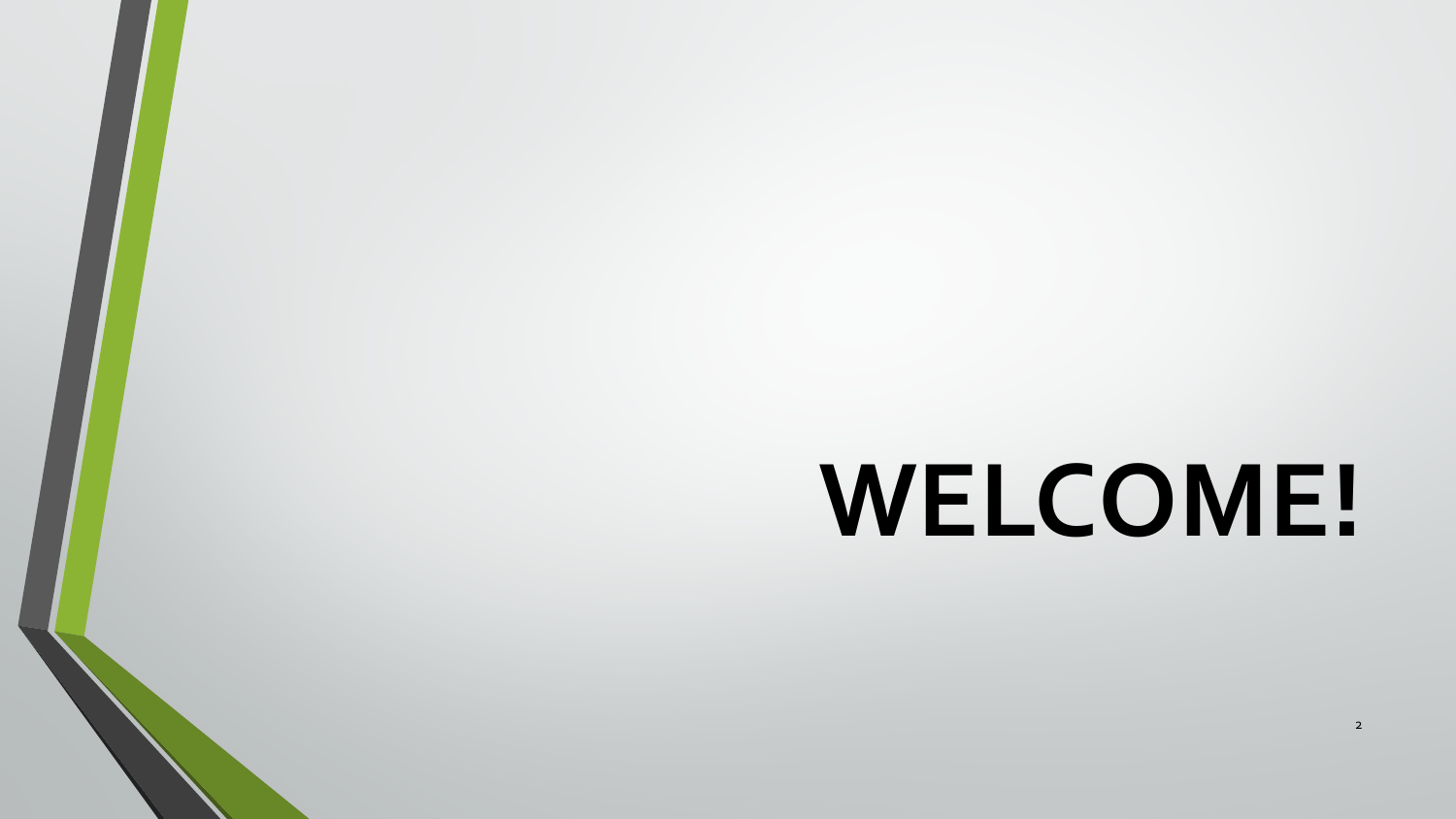## 2018 Regional Model Construction Code Survey Results

- Conducted in January of 2018
- **61 Unique Respondents**
- Added a section to the survey regarding Electronic Plan Review
	- 16 questions in total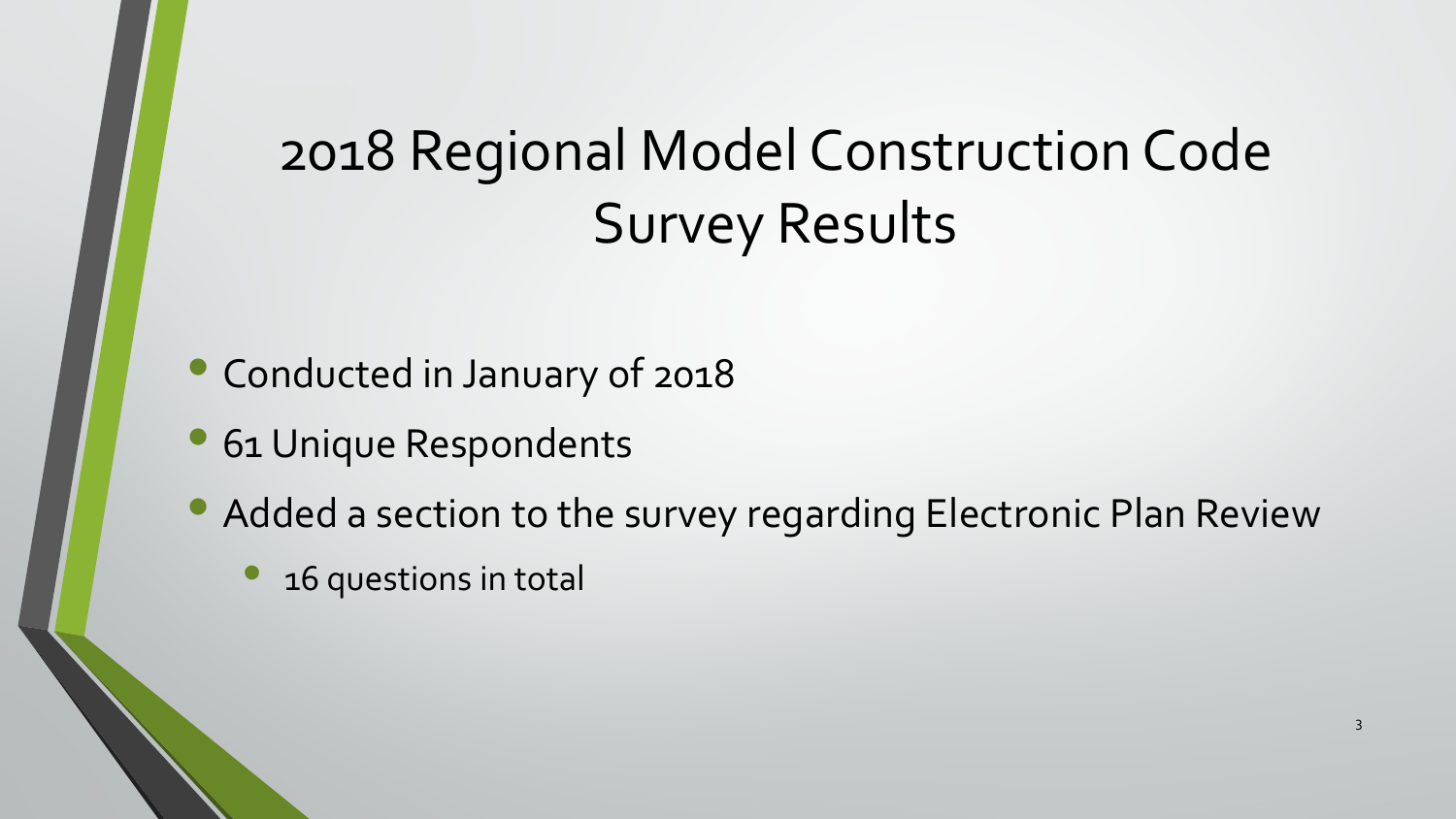## Does your city currently require the submittal of plans via electronic format?

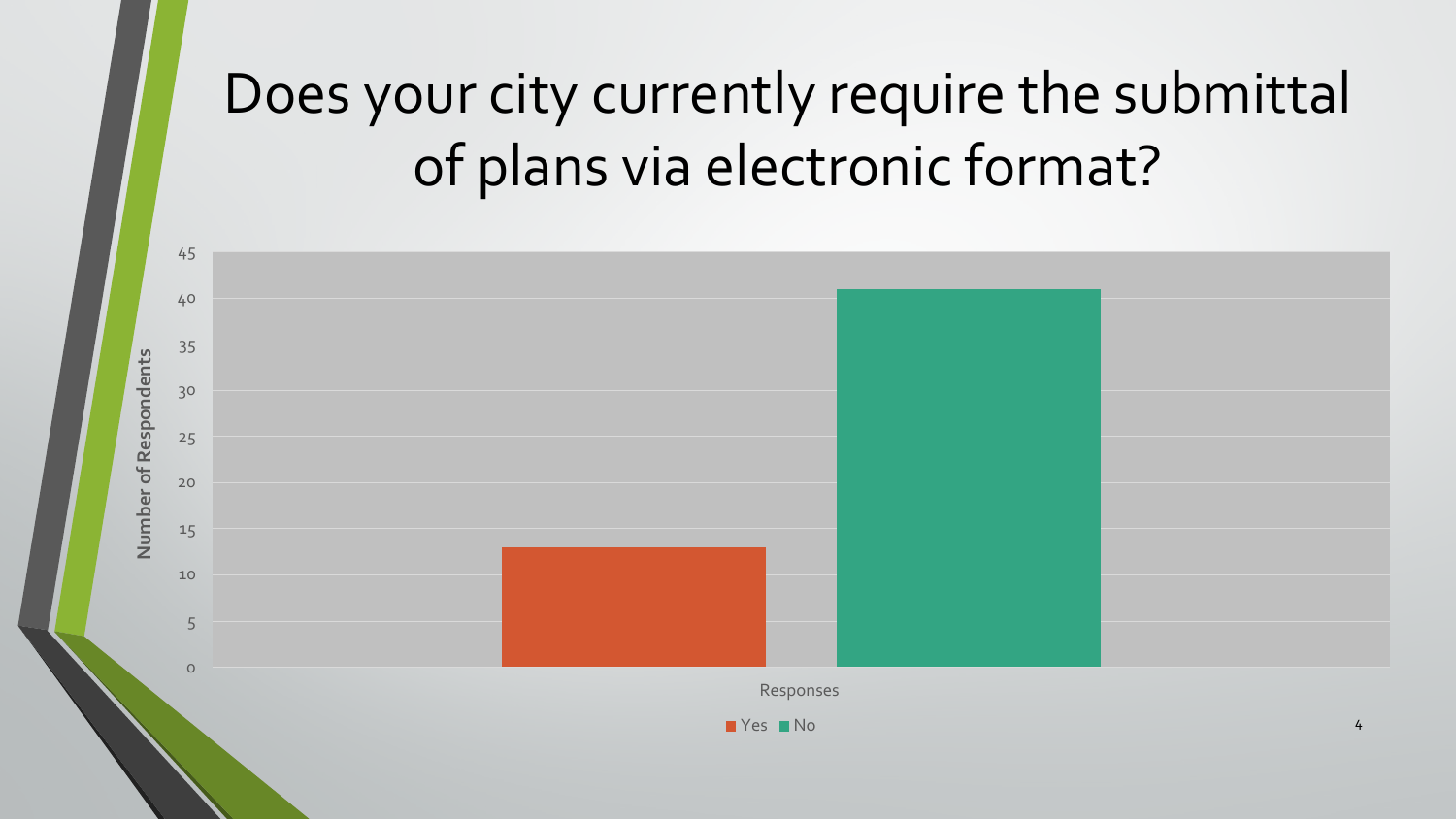#### If it is not a requirement, does your city allow/prefer submittal of documents electronically?

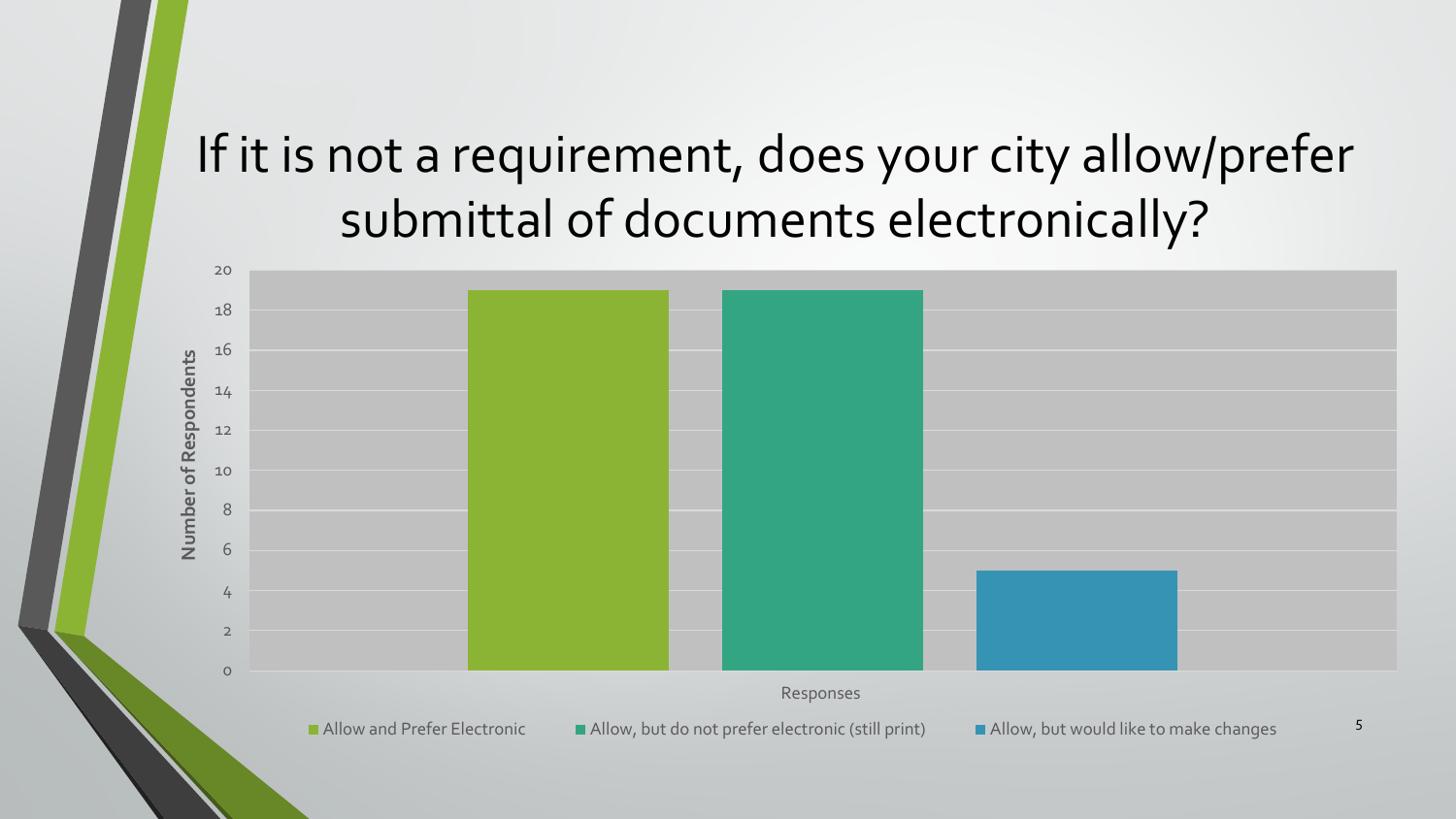#### Do you have any file size limitations for electronic submittals?

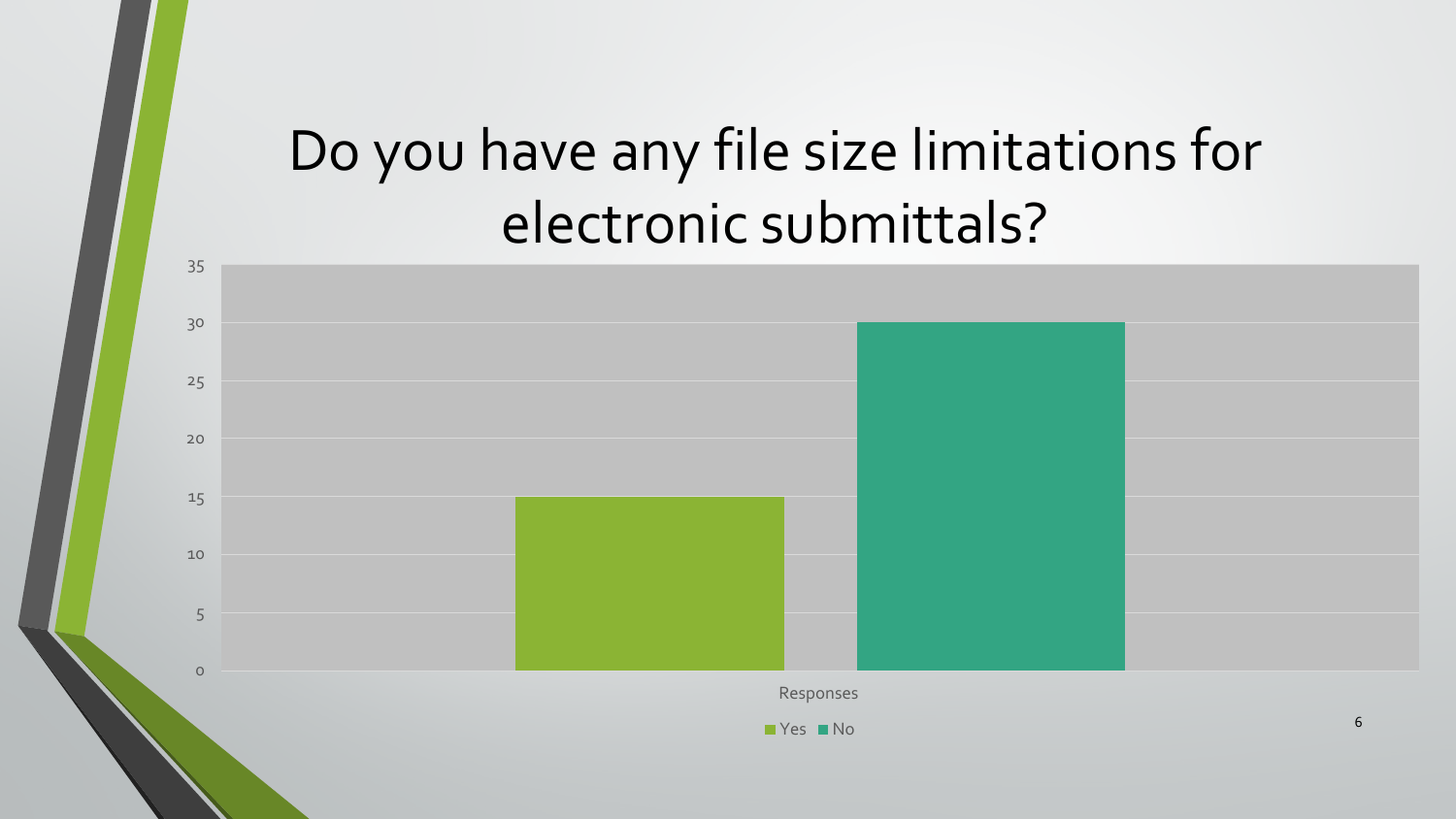#### Do you prefer electronic files to be emailed, brought on a flash drive, or uploaded to a file sharing site/software?

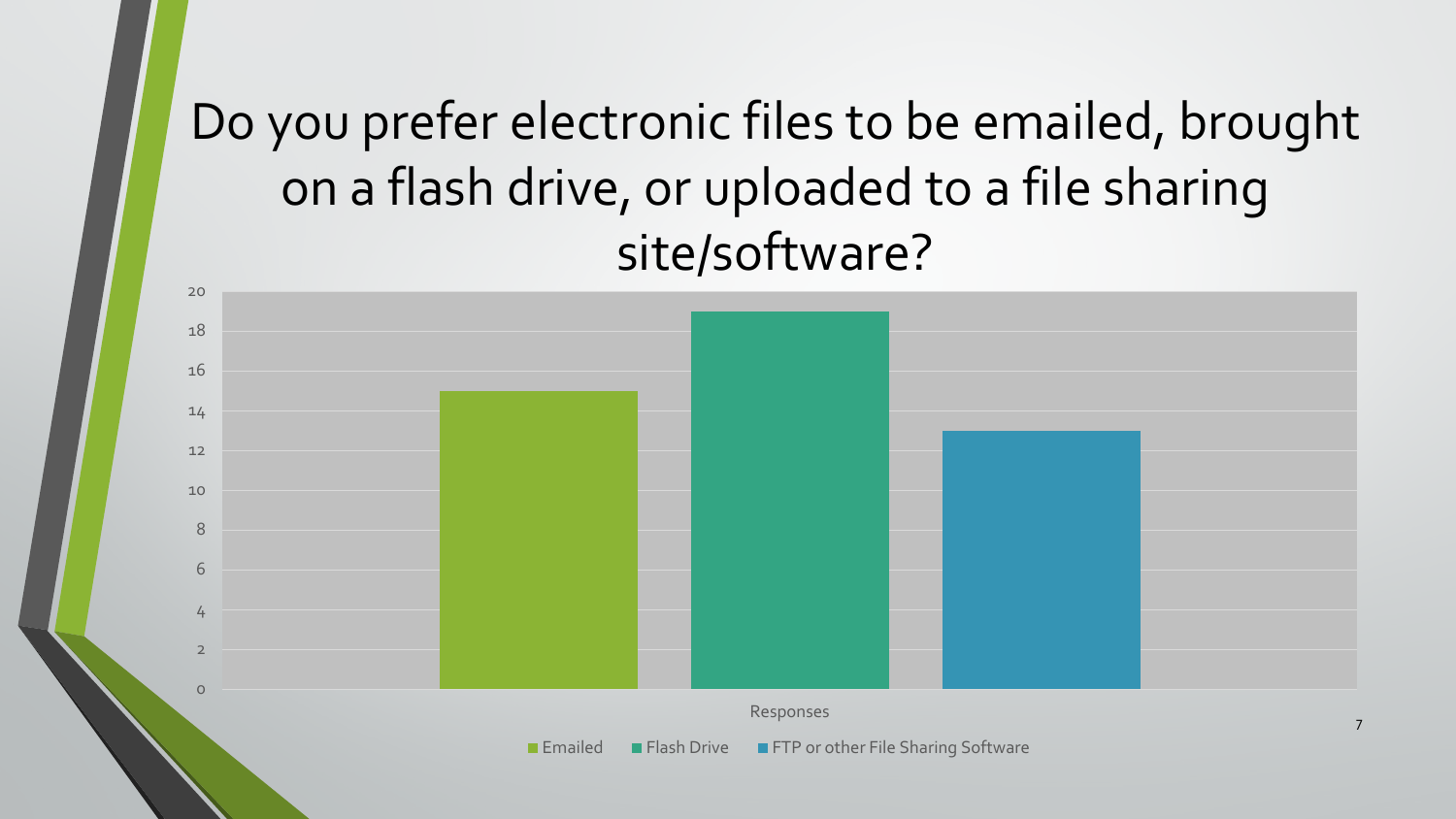#### Do you currently require a file naming convention for documents submitted electronically?

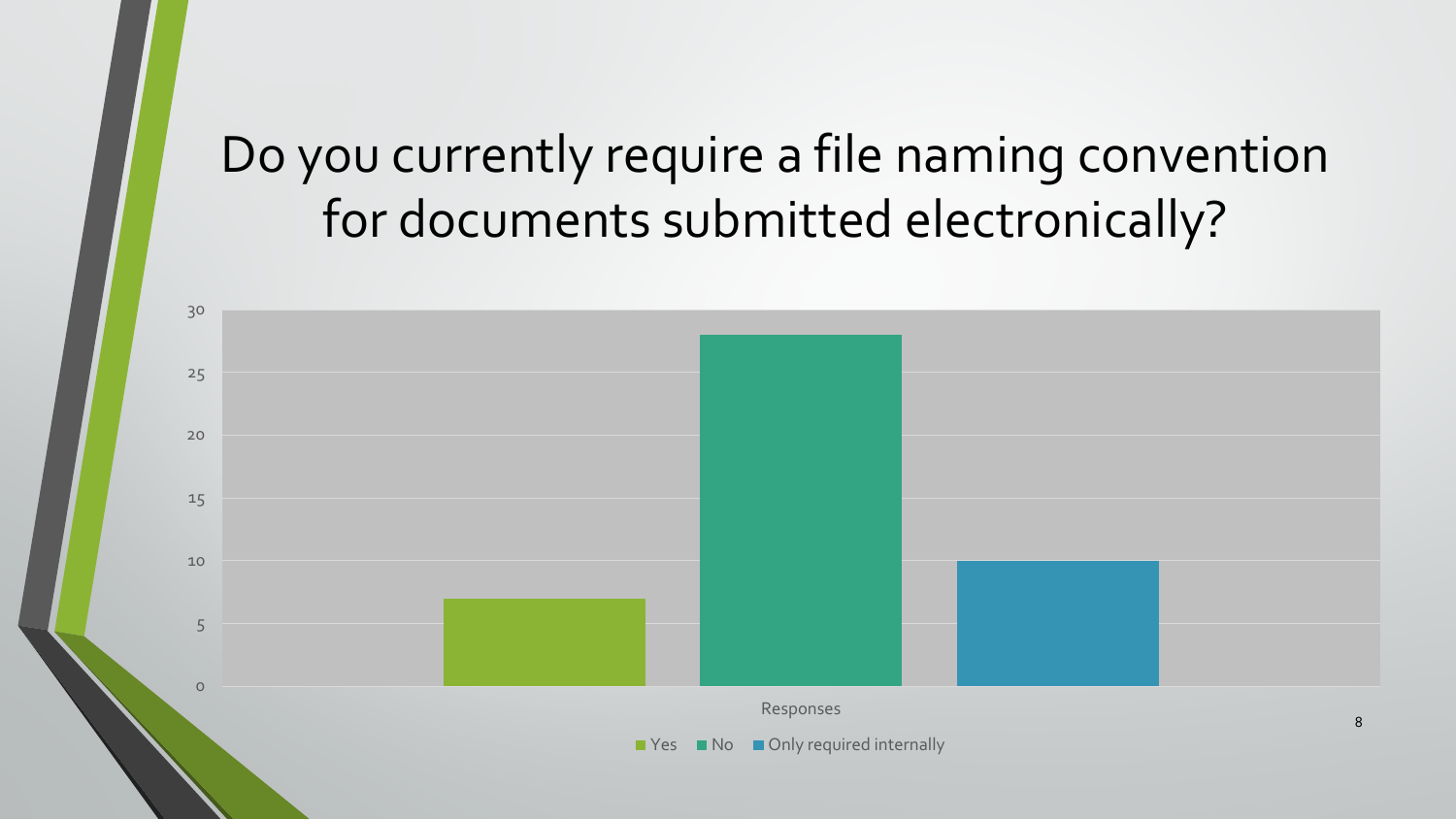#### Have you found that your digital process has increased or decreased the amount of time to process a permit?

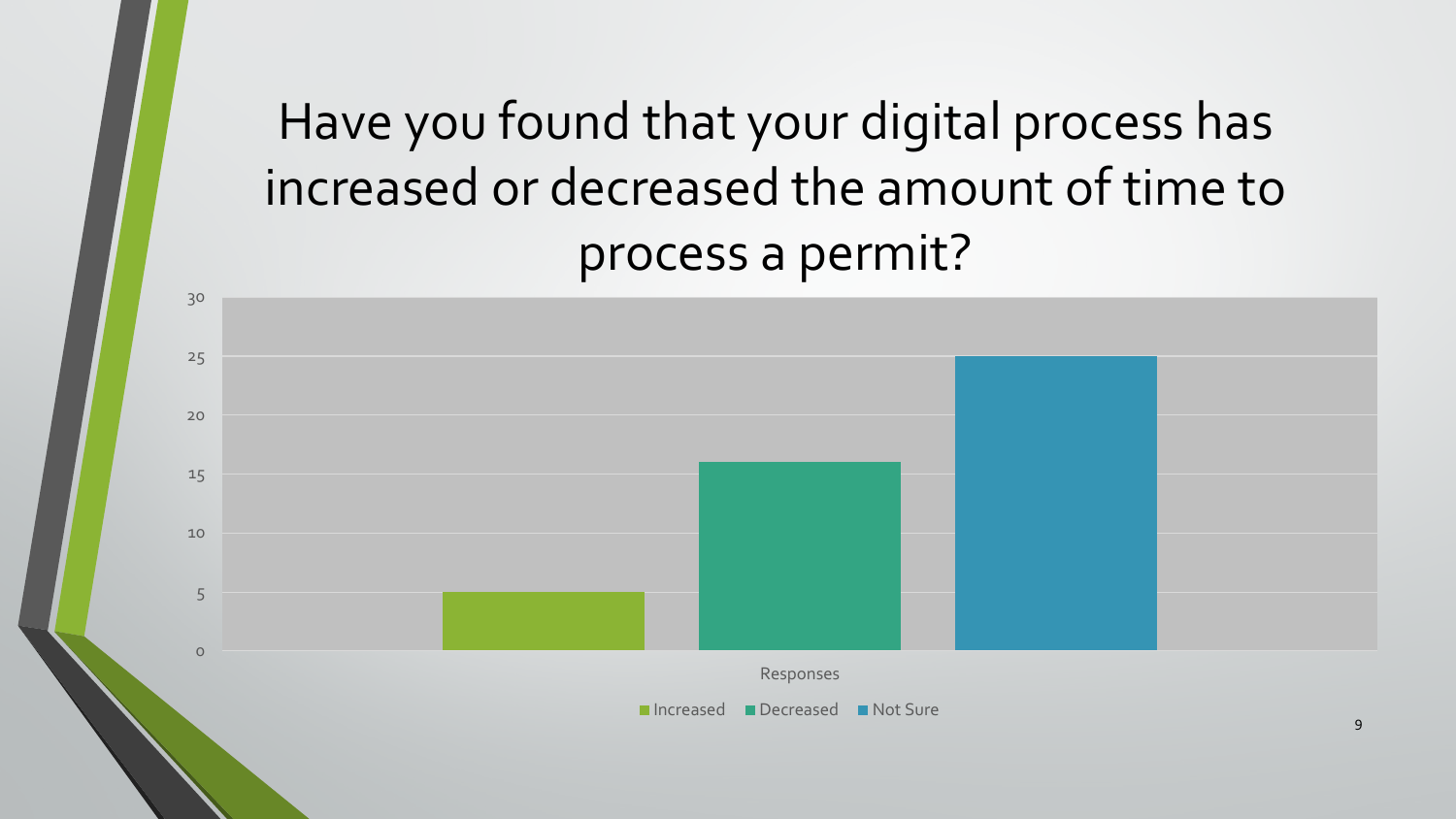#### Does your city currently use or allow any software to support the different phases of the plan review process?

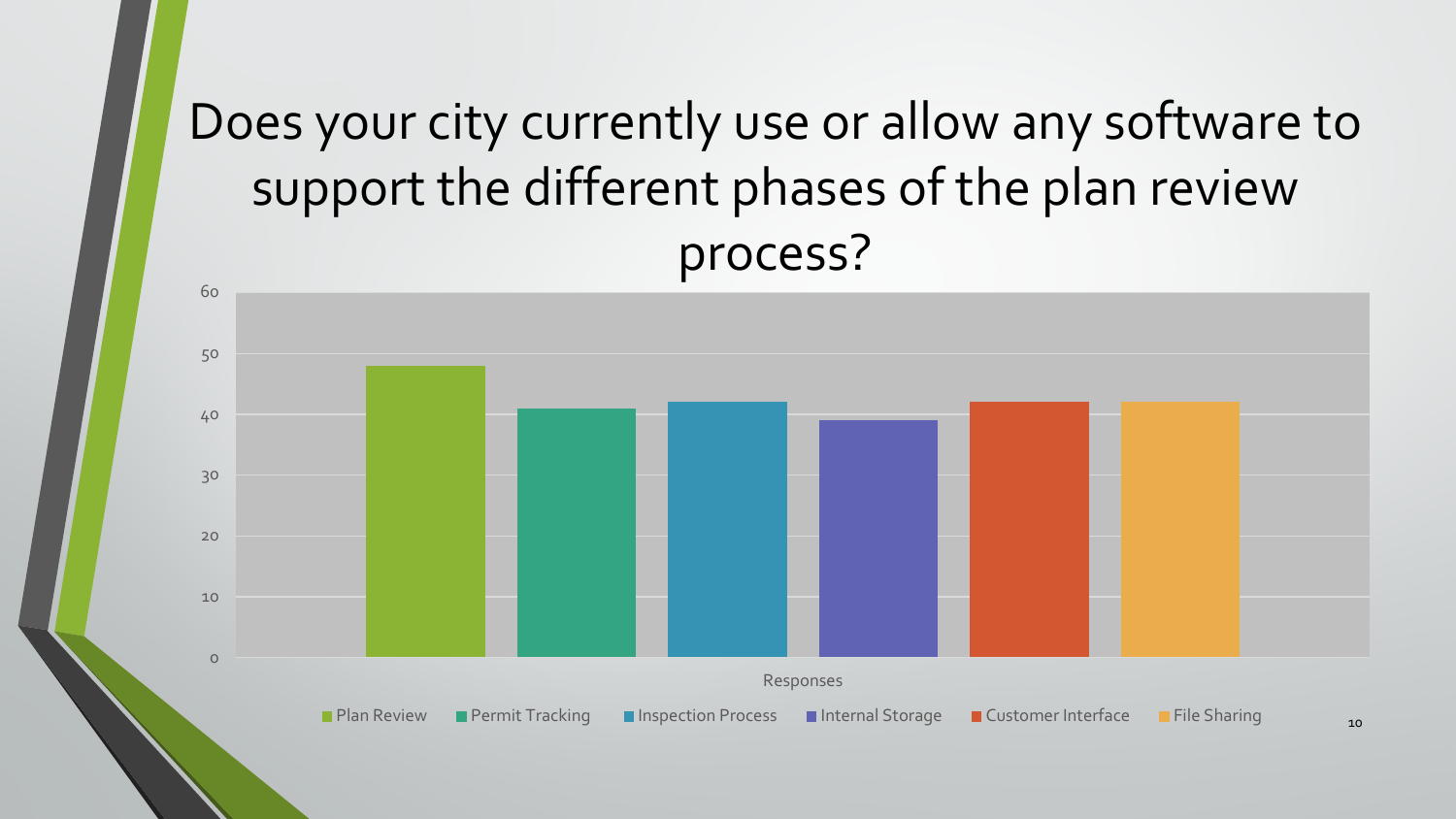#### Does your electronic system allow PDF files?

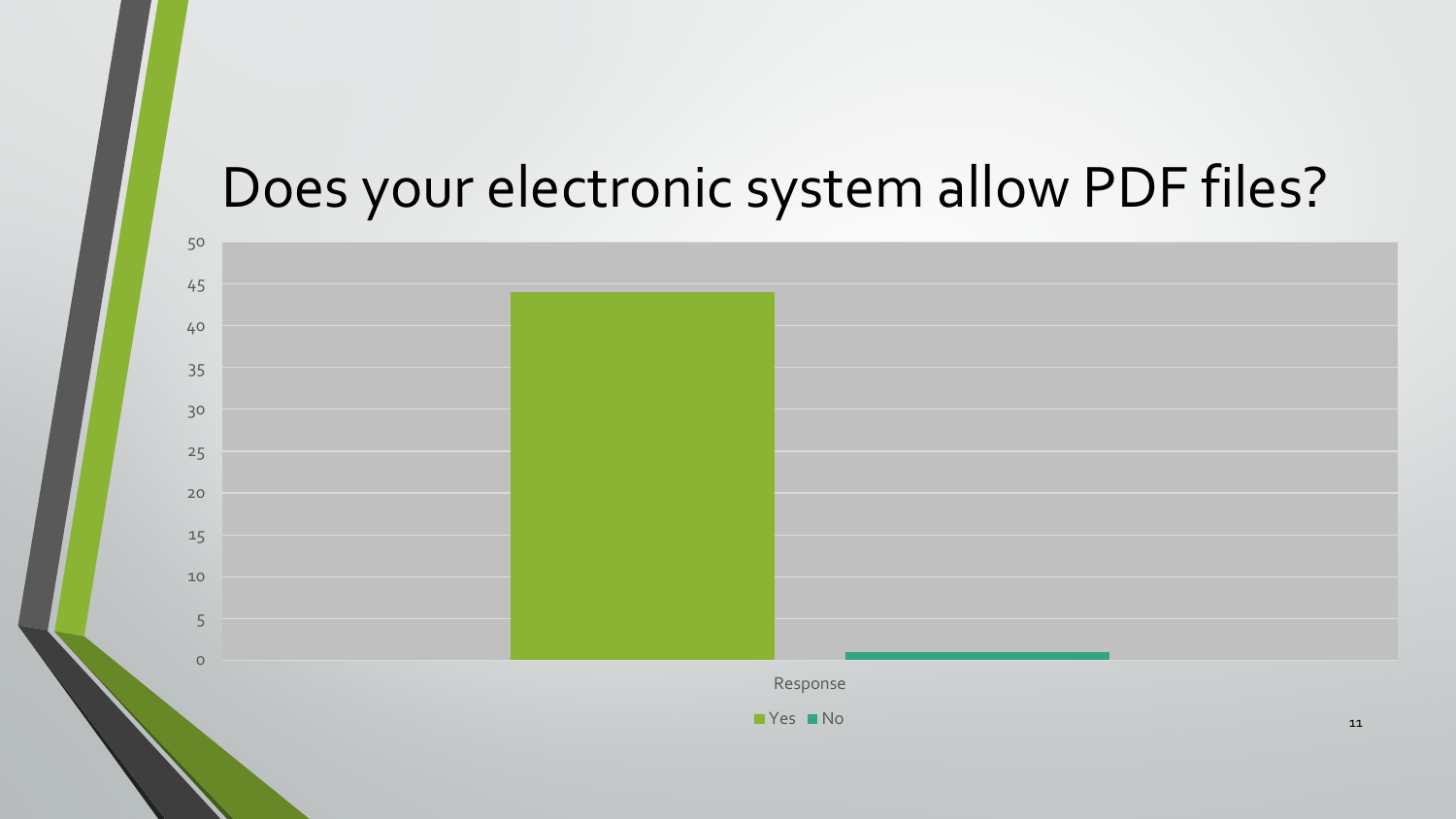### Are you planning on changing software within the next few years?

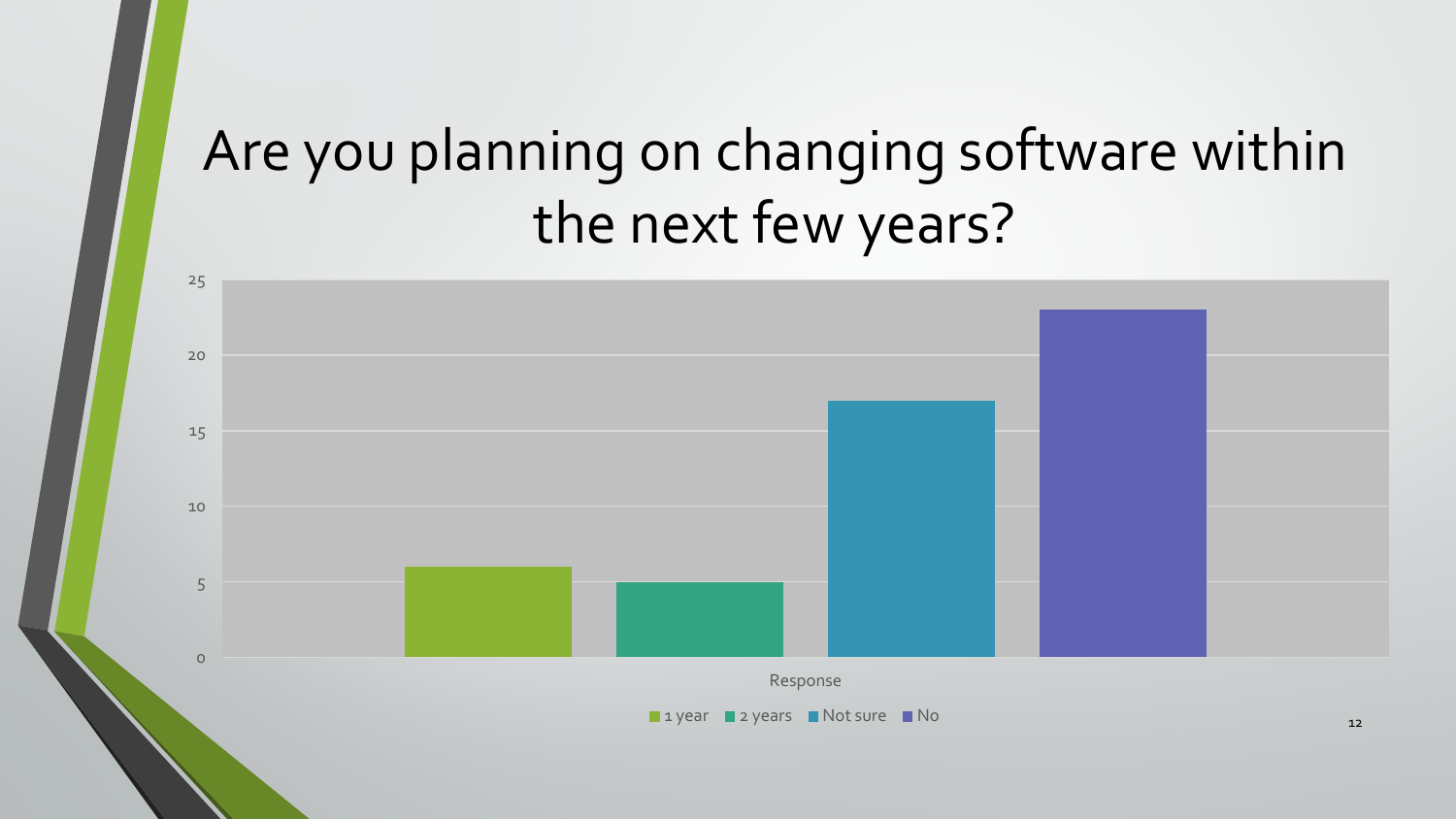## Would you recommend the software you are currently using?

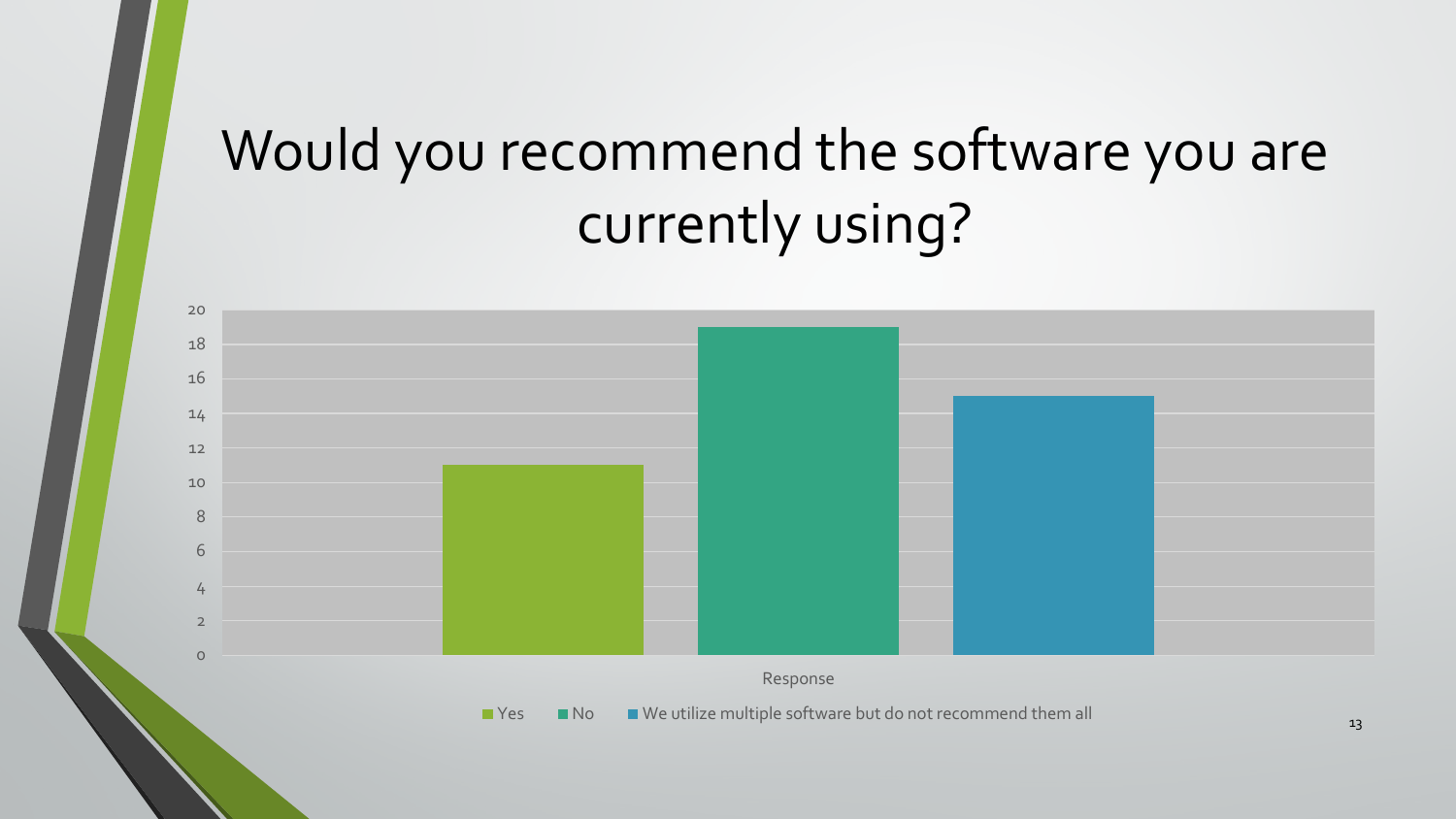### Do you require a hard-copy set of plans on project/construction sites for the inspector?

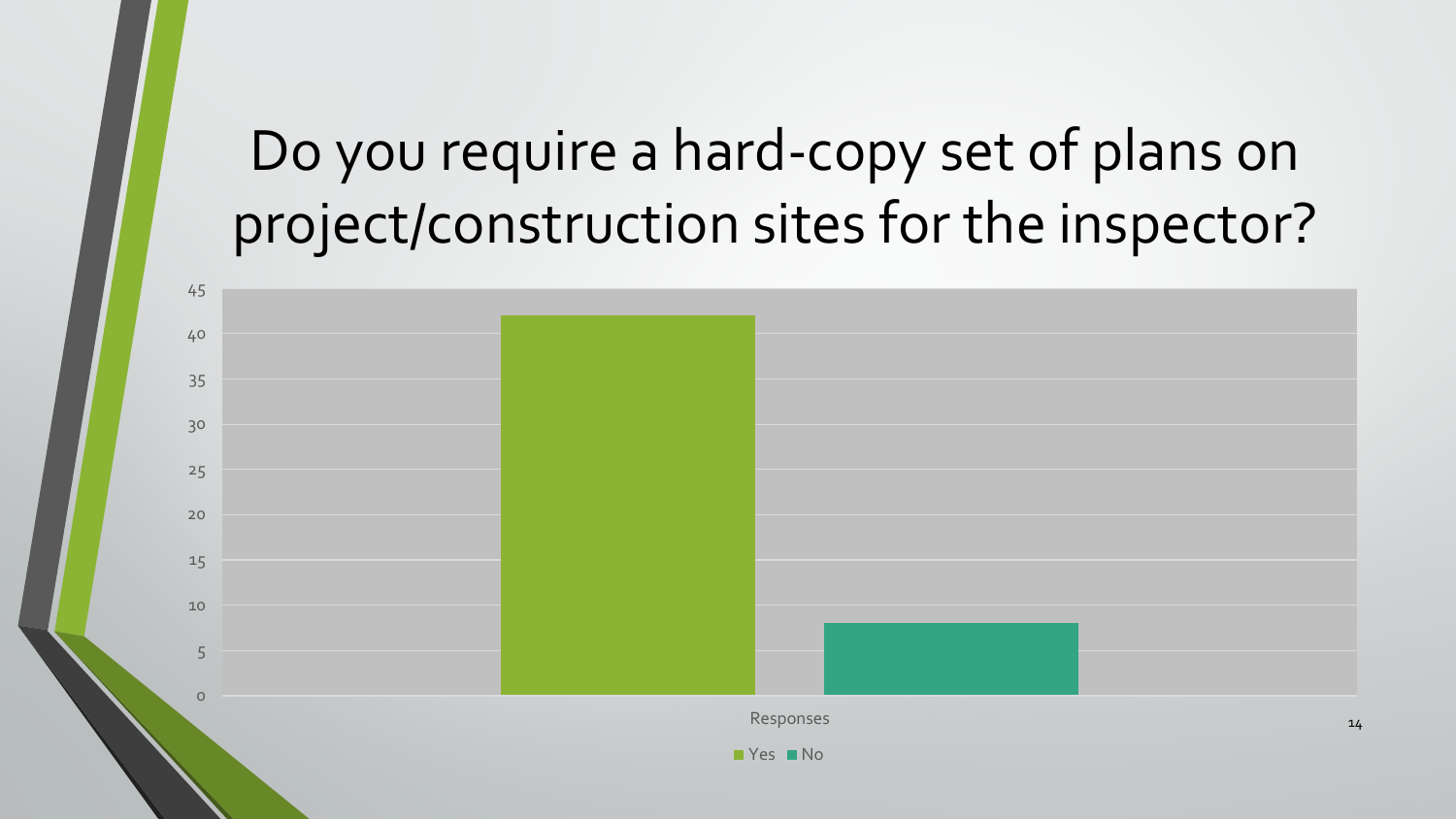## Can Architect/Engineer seals be accepted digitally in your city?

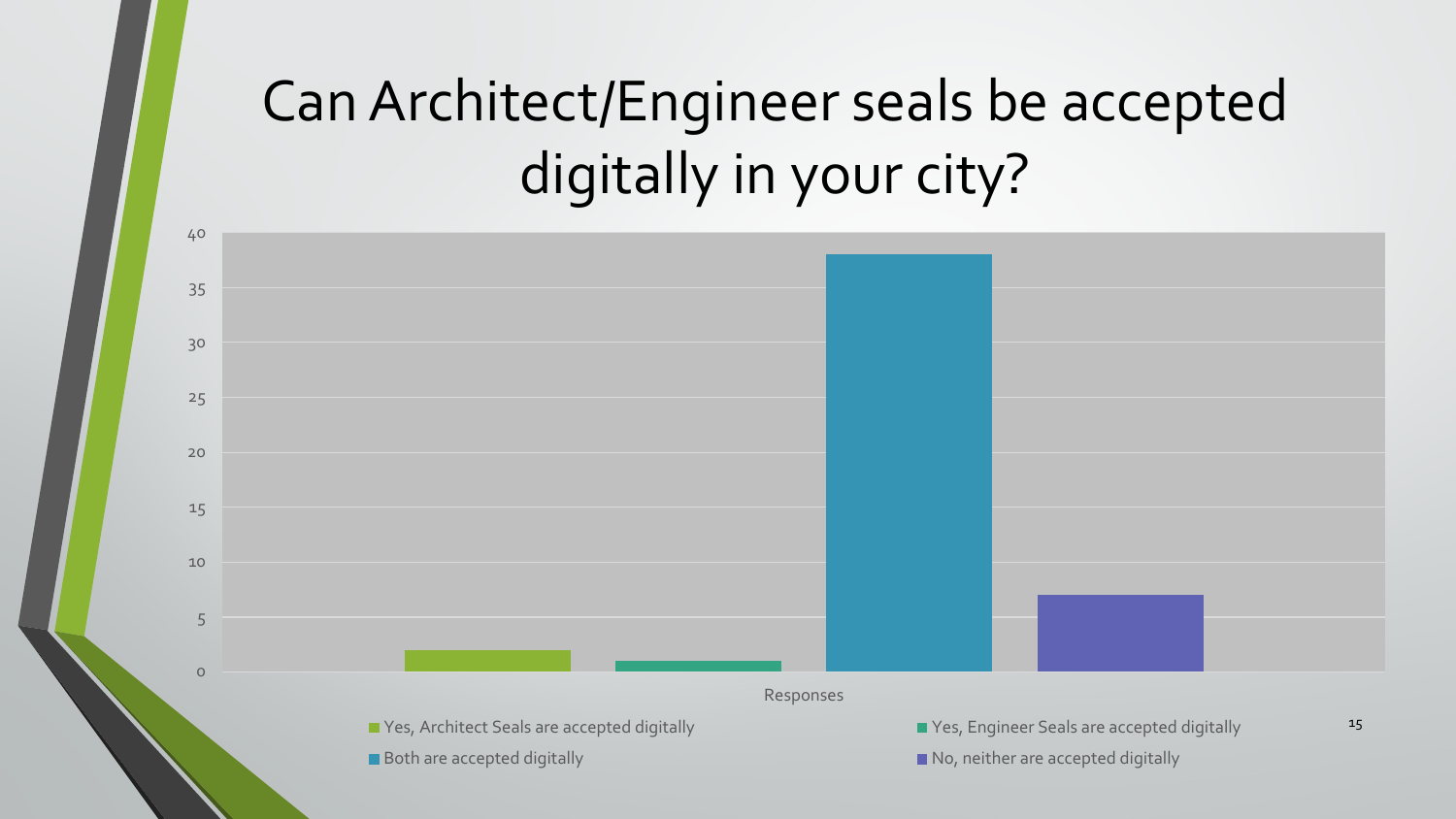What regional, standardized electronic plan submittal and permit process efforts would your city consider supporting?

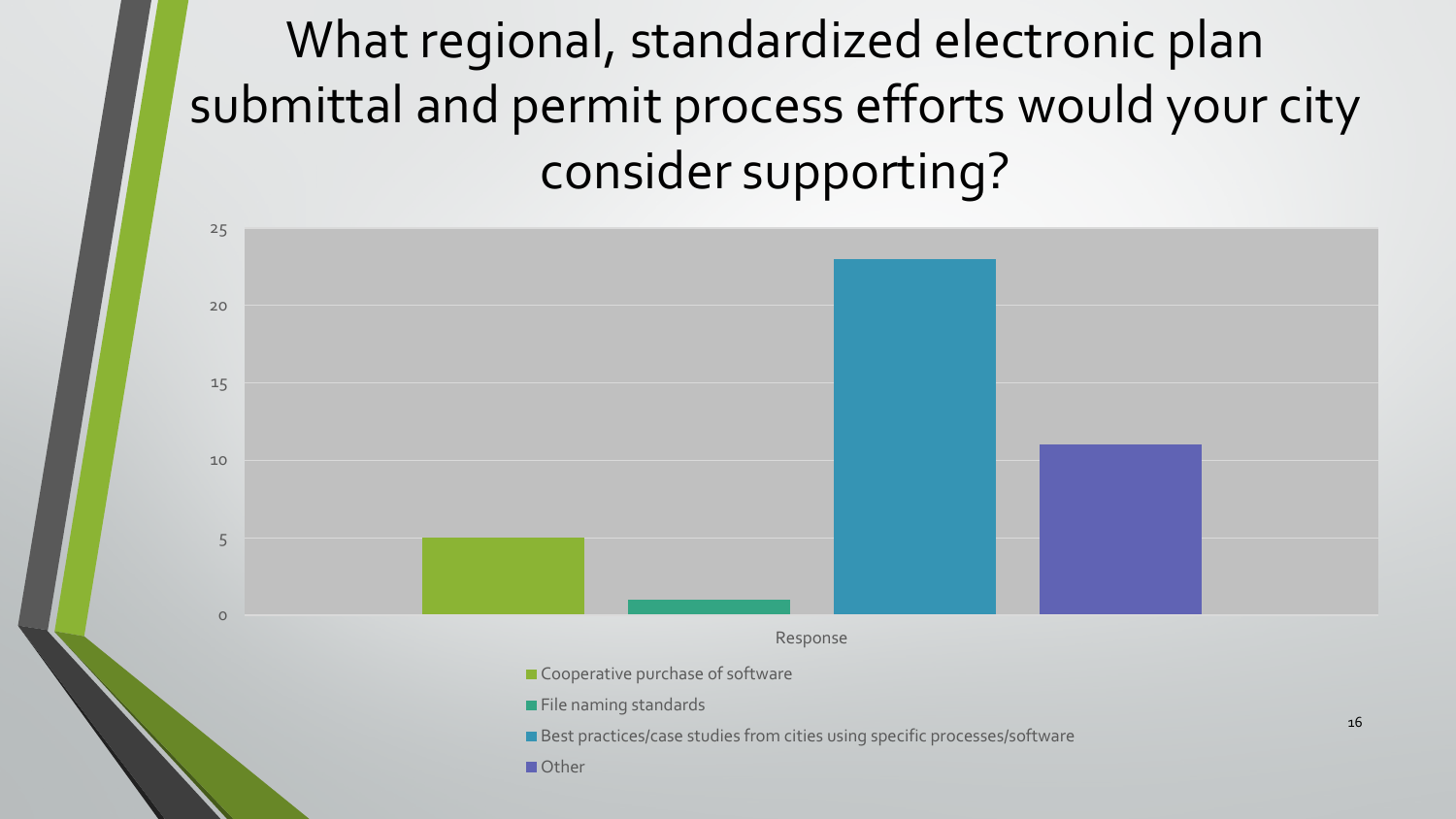Discussion of Common Protocols used by Cities in the North Central Texas Region

Facilitated by: Wayne Snell, City of Lewisville

9:15 AM to 9:45 AM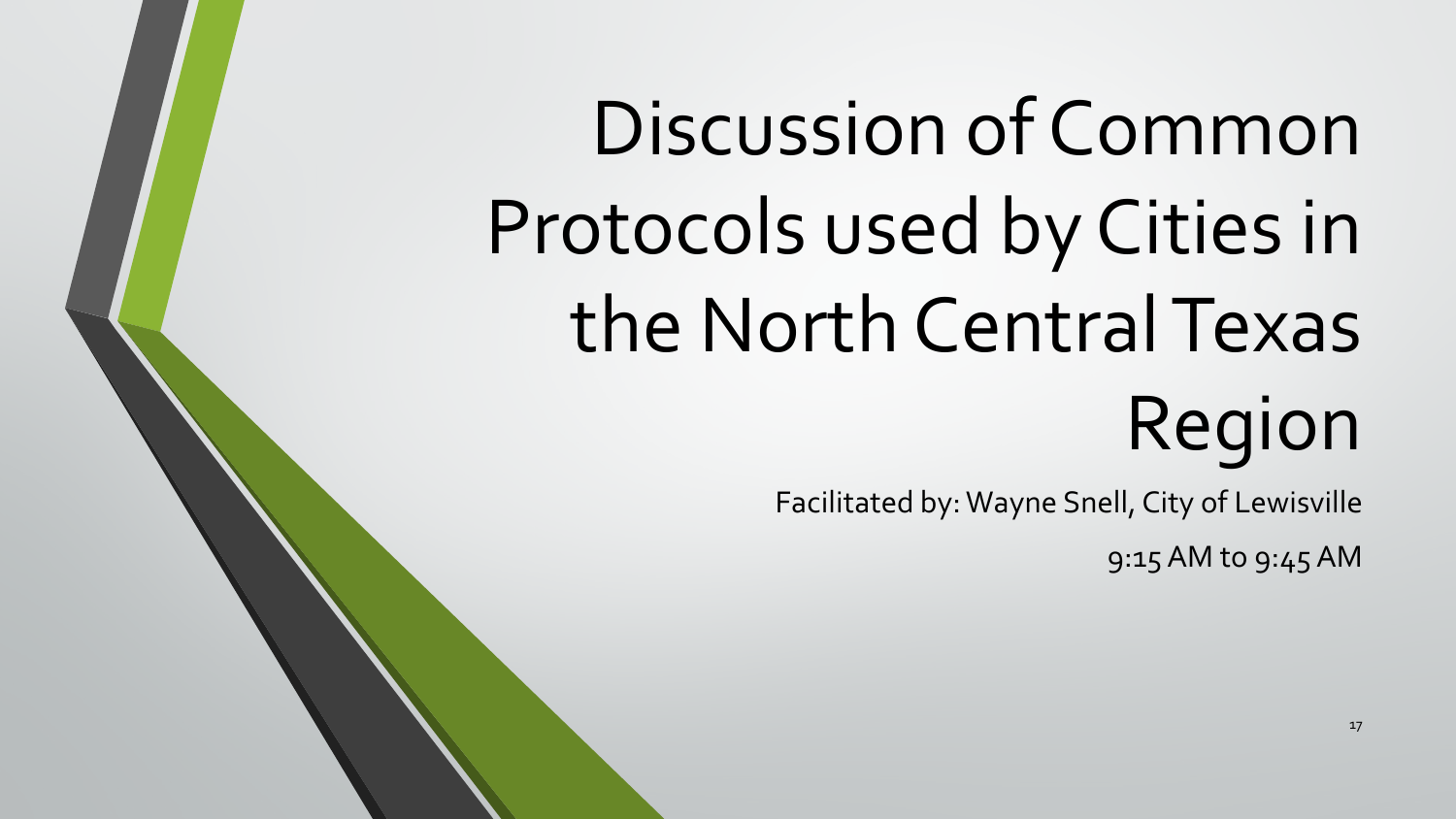## Discussion of Electronic Plan Review Process in North Central Texas

Facilitated by: Christine Hadley, City of Irving

9:45 AM to 10:25 AM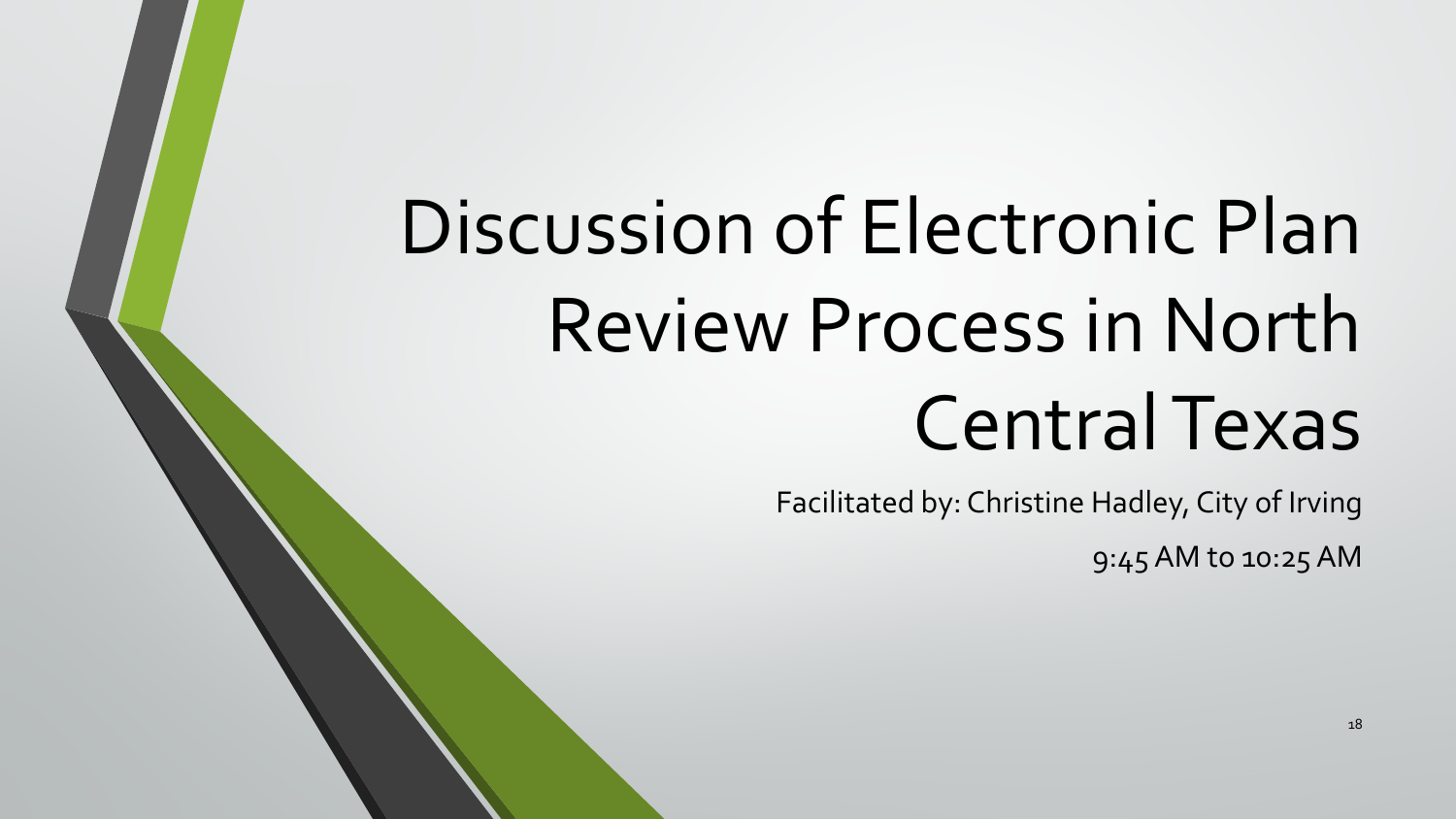## Brainstorming Discussion

Facilitated by: Eric Claycamp, Hahnfeld Hoffer Stanford

10:25 AM to 11:00 AM